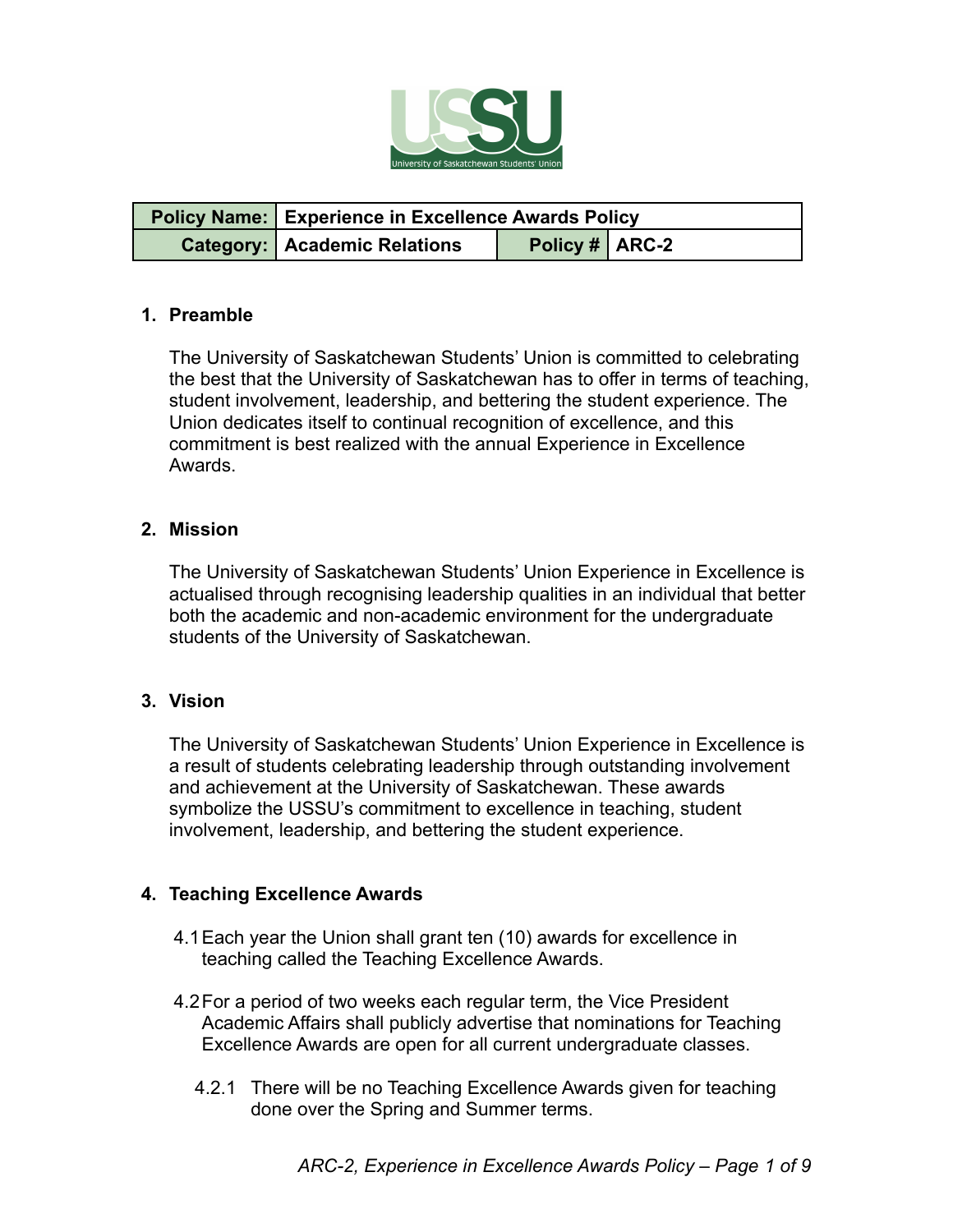- 4.3The Union shall organize that all classes for which the instructor has been nominated shall, with the consent of the instructor, have the students of the class surveyed to help ascertain who the winners shall be.
- 4.4Classes will not be surveyed if: the class is a graduate class, the form was not properly filled out, the instructor has won in the past five (5) years, or the class is not currently being offered.
- 4.5All surveyed classes will have the results tabulated in order to ascertain the winners of the awards.
- 4.6The normal allocation of awards is five (5) per regular academic term.
- 4.7The five (5) per term standard may be changed to better reflect the number and quality of nominations received so long as the total is still ten  $(10)$ .
- 4.8A formal letter shall be sent on behalf of the Vice President Academic Affairs to each instructor that they have been nominated for an award (even if they have won in the past five (5) years) or that they have won an award.
- 4.9This letter shall also be copied to the instructor's Department Head (if applicable) and the Dean of the College or Executive Director of the School.
- 4.10 The Executive will ratify the results of the surveys and the allocation of the awards.

# **5. Teaching Excellence – Instructional Support Awards**

- 5.1Each year the Union shall grant one (1) award for excellence in instructional support called the Teaching Excellence Award – Instructional Support.
	- 5.1.1 Individuals eligible for this award are Teaching Assistants, Laboratory Coordinators, or other individuals involved in the academic aspect of class delivery that are not professors or lecturers.
- 5.2For a period of two weeks each regular term the Vice President Academic Affairs shall publicly advertise that nominations for the Teaching Excellence Award – Instructional Support are open for all current undergraduate classes.
	- 5.2.1 There will be no Teaching Excellence Awards Instructional Support given for teaching done over the Spring and Summer terms.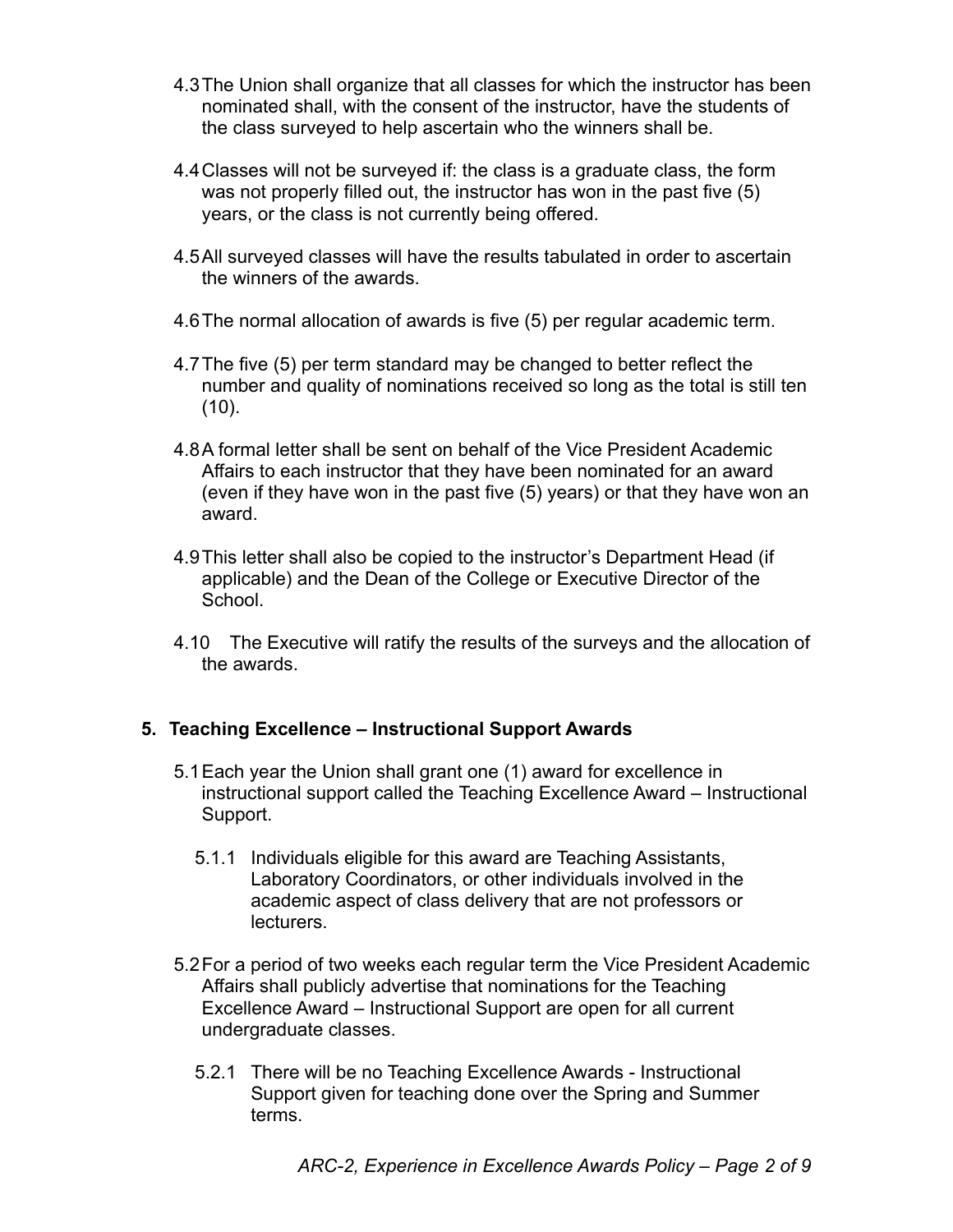- 5.3The Union shall organize that all laboratories/tutorials/seminars for which the instructional staff member has been nominated shall, with the consent of the instructional staff member, have the students of the laboratories/tutorials/seminars surveyed to help ascertain who the winner shall be.
	- 5.3.1 Laboratories/tutorials/seminars will not be surveyed if: the class is a graduate class, the form was not properly filled out, the instructional staff member has won in the past five (5) years, or the class is not currently being offered.
- 5.4All surveyed laboratories/tutorials/seminars will have the results tabulated in order to ascertain the winners of the award.
- 5.5A formal letter shall be sent on behalf of the Vice President Academic Affairs to each instructional staff member that they have been nominated for the award (even if they have won in the past five (5) years) or that they have won the award.
	- 5.5.1 If applicable, this letter shall also be copied to the instructional staff member's supervisor or superior.
- 5.6The Executive will ratify the results of the surveys and the granting of the award.

### **6. Open Resources Initiative Award**

- 6.1Each year the Union shall grant one (1) award for excellence in transition to open book resources called the Open Resources Initiative Award.
- 6.2This award is granted on the basis of commitment and dedication to the move away from paid educational resources (Homework systems, textbooks etc.) to open resources which fulfill the students educational needs.
- 6.3For a period of two weeks each regular term the Vice President Academic Affairs shall publicly advertise that nominations for the Open Resources Initiative Award– Open Resources Initiative Award are open for all current undergraduate classes.
	- 6.3.1 In addition to open nominations; students who complete surveys for instructors who were nominated for a Teaching Excellence Award will also be able to identify if their professor should be considered for the Open Resources Initiative Award as part of the survey.
	- 6.3.2 There will be no Open Resources Initiative Award given for teaching done over the Spring and Summer terms.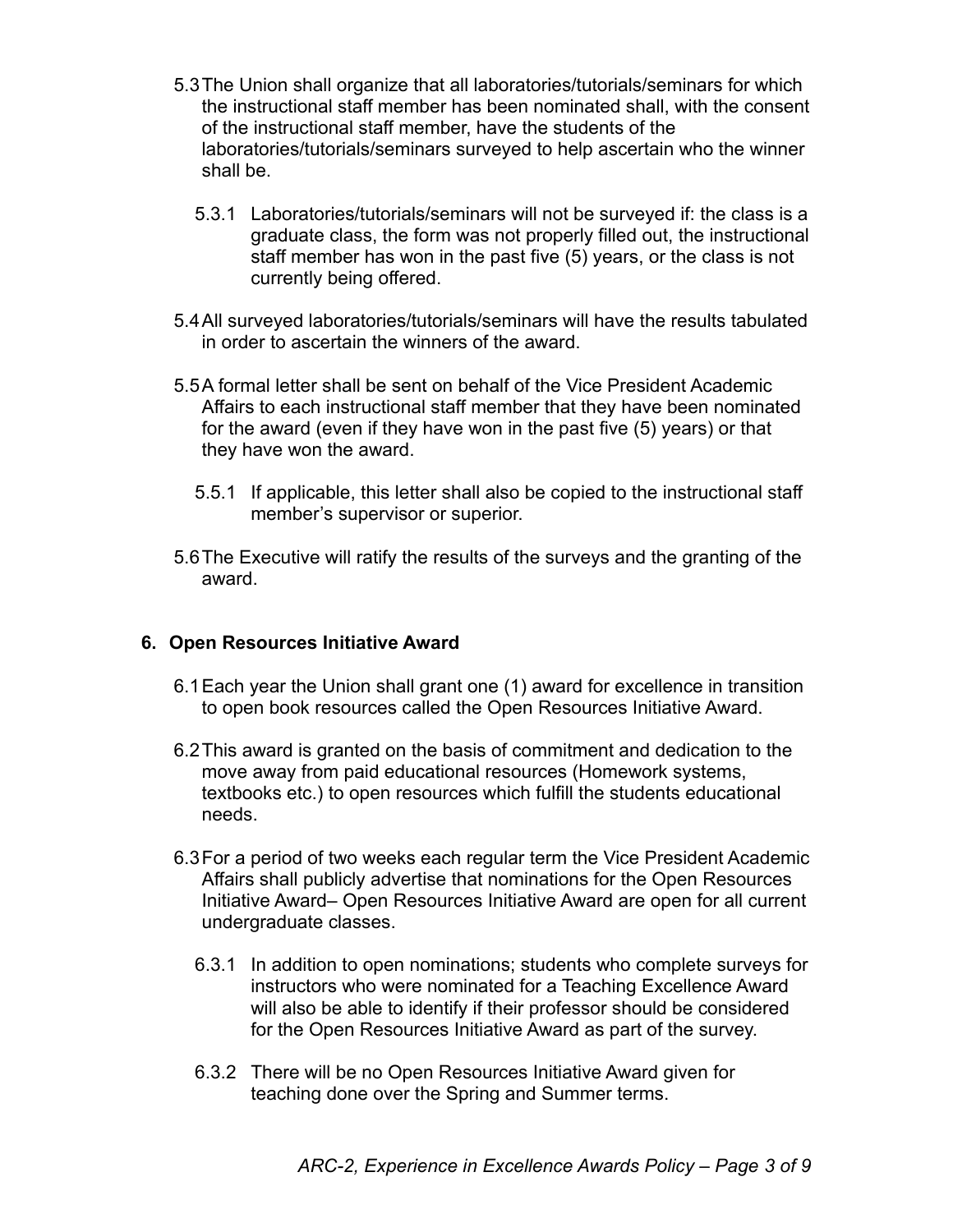- 6.4The Executive shall review all nominations that come forward and shall, in confidential deliberations, determine the winner of the award based on the nominations.
- 6.5If no nominations are received for the award(s), the Executive, in confidential deliberations, may choose a winner for the award(s) or not grant an award.

### **7. Academic Advising Awards**

- 7.1Each year the Union shall grant one (1) award for excellence in academic advising called the Academic Advising Award.
- 7.2 On an annual basis, the Vice President, Academic Affairs shall ensure that the Union properly advertises the call for nominations for this award and that the Advising Council is aware that this award will be granted.
- 7.3The award shall be granted determined on the criteria set out on the nomination form.
- 7.4The Executive shall review all nominations that come forward and shall, in confidential deliberations, determine the winner of the award based on the nominations.
- 7.5If no nominations are received for the award(s), the Executive, in confidential deliberations, may choose a winner for the award(s) or not grant an award.

# **8. Staff Spirit Awards**

- 8.1Each year the Union shall grant one (1) or two (2) awards to staff member(s) of the University of Saskatchewan called the Doug Favell USask Staff Spirit Award and one (1) or two (2) awards to staff members of the University of Saskatchewan Students' Union called the Freda Salikin USSU Staff Spirit Award.
- 8.2Each year the Vice President, Academic Affairs shall put out a call to all USSU staff members to nominate individuals for these awards and to provide a justification for the nomination.
- 8.3Staff members are not eligible to receive the award if they have won it in the past five (5) years.
- 8.4These awards shall be granted on the basis of mutual respect, a positive attitude, the additions the individual brings to the organization for which they work, and a strong commitment to students.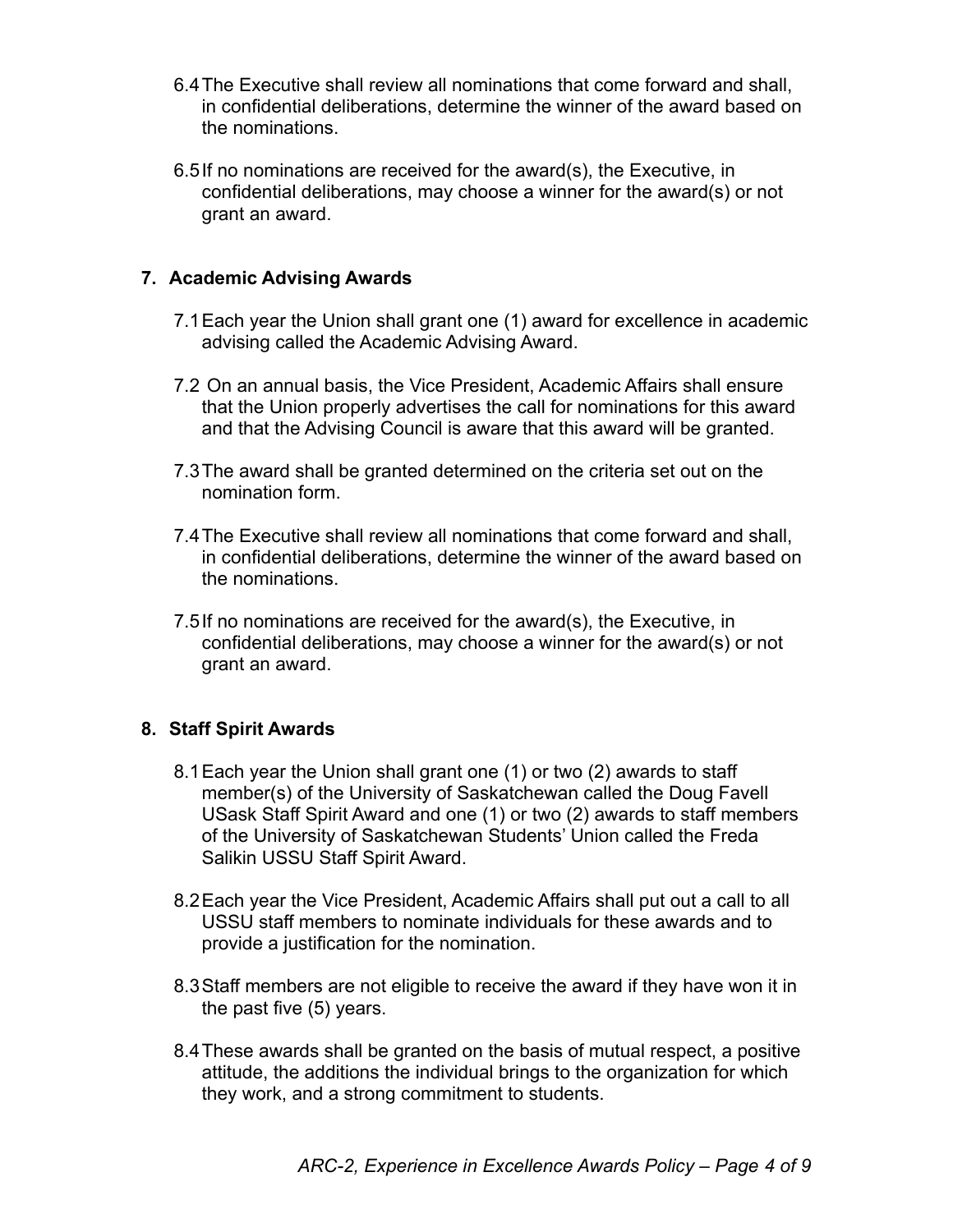- 8.5The Executive shall review all nominations that come forward and shall, in confidential deliberations, determine the winner of the awards based on the nominations.
- 8.6If no nominations are received for the award(s), the Executive, in confidential deliberations, may choose a winner for the award(s) or not grant an award.

## **9. USSU Centre Awards**

- 9.1 Each year the Union shall grant three (3) awards to volunteers for the Women's, Pride, and Help Centres of the Union. Respectively, the awards are called the Women's Centre Award, the Pride Centre Doug Wilson Award, and the Help Centre Award.
- 9.2The Centre Awards are granted on the basis of commitment and dedication to the mandate of the Centre, initiative to help where needed, and an ability to help and support those who use the services of the Centre.
- 9.3The Centre Coordinators for the Women's, Pride, and Help Centres shall put forward names for each of the awards and a justification for the nominations.
- 9.4The Executive shall review all names that come forward and shall, in confidential deliberations, determine the winners of these awards.
- 9.5If no nominations are received for the award(s), the Executive, in confidential deliberations, may choose a winner for the award(s) or not grant an award.

### **10.Walter Murray Leadership Award**

- **10.1** Each year the Union shall grant one (1) award to an undergraduate student who excels in leadership called the Walter Murray Leadership Award.
- 10.2 On an annual basis, the Vice President, Academic Affairs shall ensure that the Union properly advertises the call for nominations for this award using the Union's usual methods.
- 10.3 The award shall be granted on the basis of such qualifications as leadership effectiveness, actions that benefit current and future students of the University, and effectiveness in working together.
- 10.4 The Executive shall review all nominations that come forward and shall, in confidential deliberations, determine the winner of the award based on the nominations.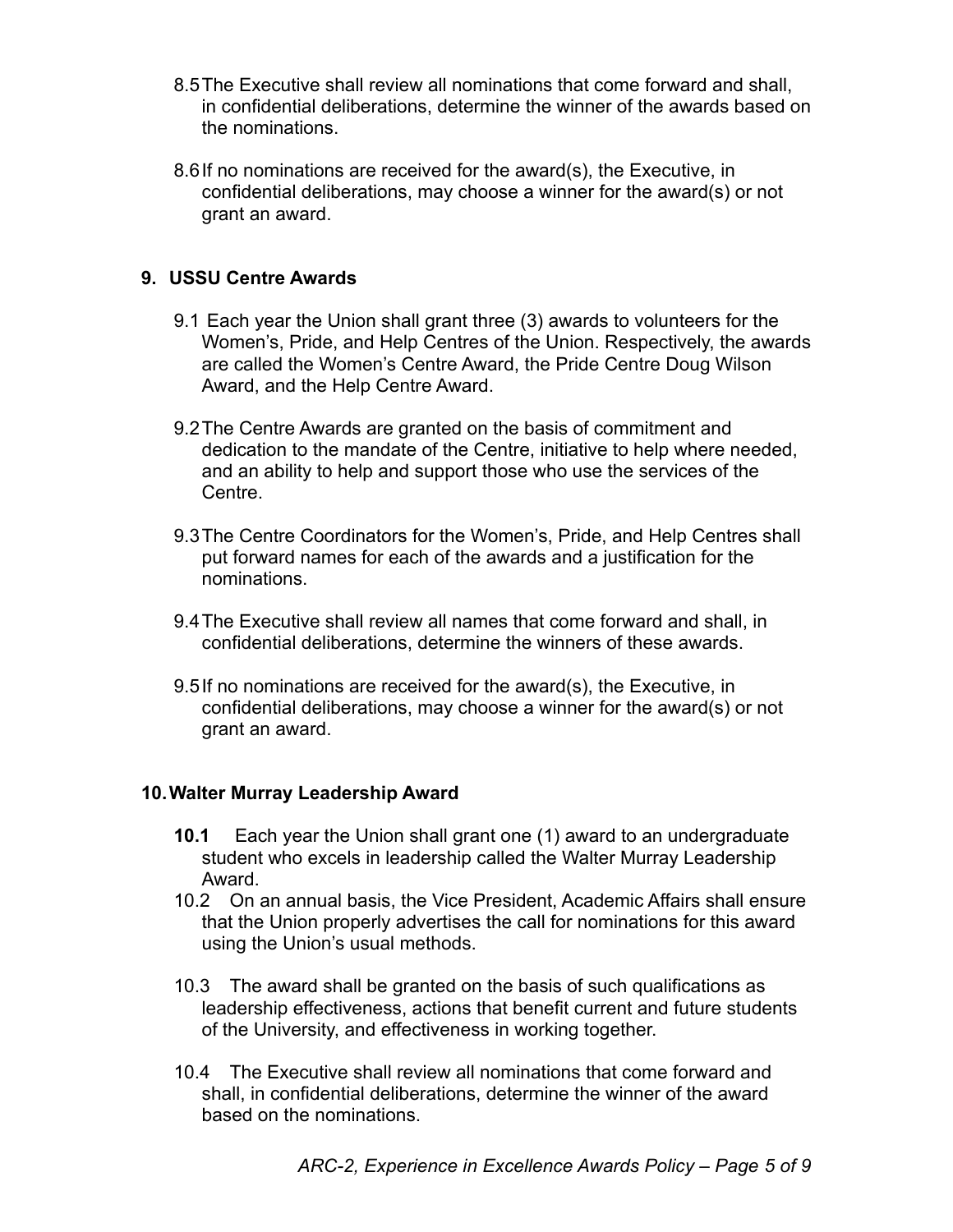10.5 If no nominations are received for the award(s), the Executive, in confidential deliberations, may choose a winner for the award(s) or not grant an award.

## **11.Vera Pezer Awards for Student Enhancement**

- 11.1 Each year the Union shall grant one (1) award to a Member of Student Council called the Vera Pezer Award for Student Enhancement – Member of Student Council.
	- 11.1.1 The Vice President, Academic Affairs shall ensure that a call for nominations goes out each year and that all Members of Student Council are made aware of this.
	- 11.1.2 This award is granted on the basis of informed involvement in University Student Council meetings, engagement in the work of committees, quality of liaising with constituents, and a dedication to the work of student government.
- 11.2 Each year the Union shall grant one (1) award to a USSU Centre Volunteer called the Vera Pezer Award for Student Enhancement – USSU Centre Volunteer.
	- 11.2.1 The Vice President, Academic Affairs, shall ask all Centre Coordinators to put forward a name for this award.
	- 11.2.2 This award is granted on the basis of commitment and dedication to the mandate of the Centres, initiative to help where needed, and an ability to help and support those who use the services of the Centres.
		- 11.2.2.1 The ideal candidate has volunteered at multiple Centres and has been integrally involved in many campaigns, events, and initiatives.
	- 11.2.3 The Executive shall review all names that come forward and shall, in confidential deliberations, determine the winner of this award based on the nominations.
	- 11.2.4 If no nominations are received for the award(s), the Executive, in confidential deliberations, may choose a winner for the award(s) or not grant an award.
- 11.3 Each year the Union shall grant one (1) award to a volunteer called the Vera Pezer Award for Student Enhancement – Volunteerism.
	- 11.3.1 On an annual basis, the Vice President, Academic Affairs shall ensure that the Union properly advertises the call for nominations for this award using the Union's usual methods.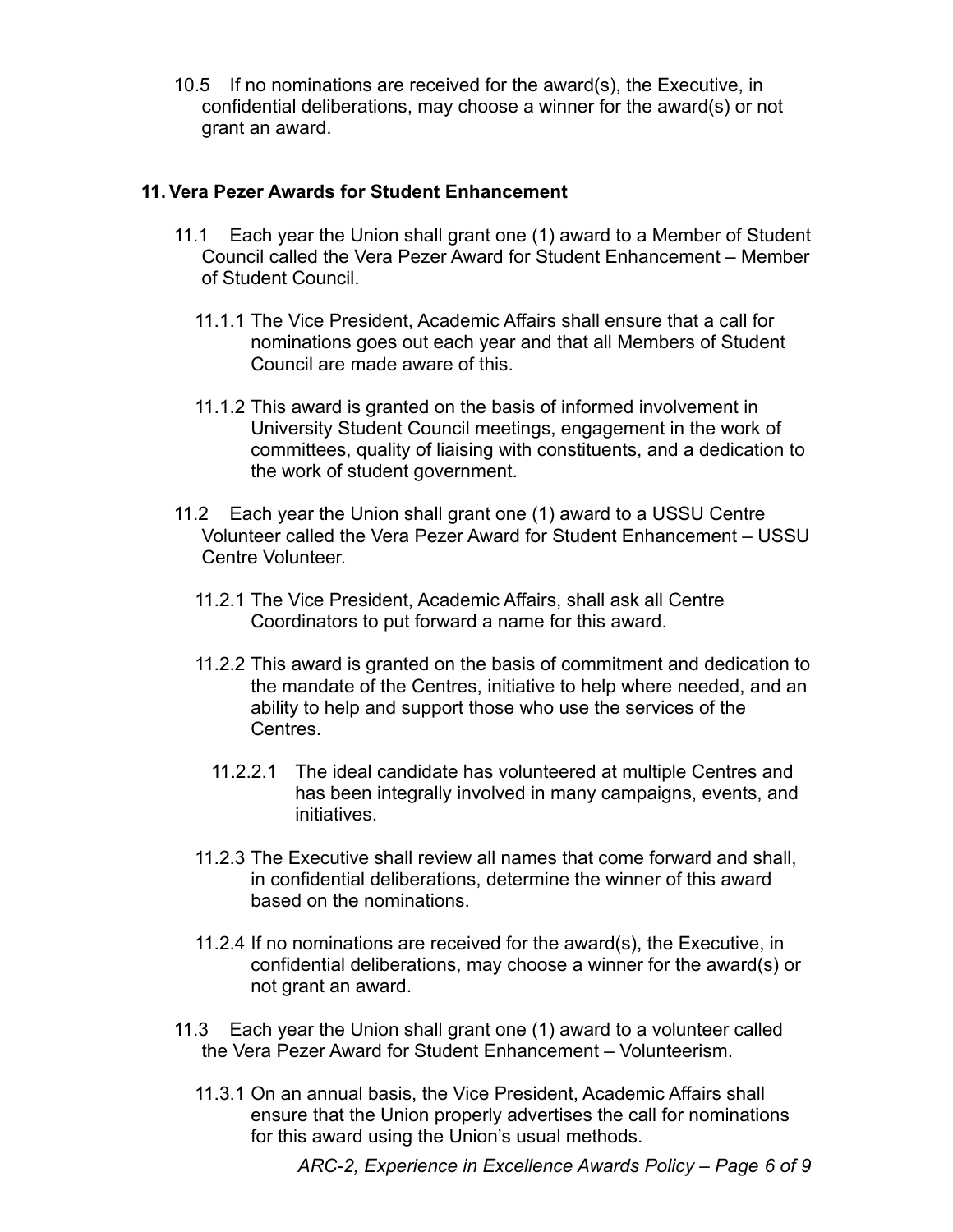- 11.3.2 This award is granted on the basis of a commitment to volunteerism on and beyond the confines of this campus that actively seeks to better the lives and well-being of others.
- 11.3.3 The Executive shall review all names that come forward and shall, in confidential deliberations, determine the winner of this award based on the nominations.
- 11.3.4 If no nominations are received for the award(s), the Executive, in confidential deliberations, may choose a winner for the award(s) or not grant an award.
- 11.4 Each year the Union shall grant one (1) award to a Campus Group called the Vera Pezer Award for Student Enhancement – Campus Group.
	- 11.4.1 The Vice President, Operations and Finance, shall put forward the several campus groups for consideration of this award.
	- 11.4.2 This award is granted on the basis of the involvement of the group, the group's commitment to enhancing the undergraduate student experience, and the advocacy for a just cause.
	- 11.4.3 The Executive shall review all campus groups that come forward and shall, in confidential deliberations, determine the winner of this award based on the nominations.
	- 11.4.4 If no nominations are received for the award(s), the Executive, in confidential deliberations, may choose a winner for the award(s) or not grant an award.
- 11.5 All of the award recipients should be following the general vision of improving the undergraduate student experience at the University of Saskatchewan.

### **12.Student Excellence Award for Equity Enhancement**

- 12.1 Each year the Union shall grant one (1) award for excellence in equity enhancement called the Student Excellence Award for Equity Enhancement.
- 12.2 This award is granted on the basis of a commitment to increase equitable opportunities for students on campus and remove barriers to education for marginalized students. The student actively seeks to better the lives of marginalized students coming from low socioeconomic households.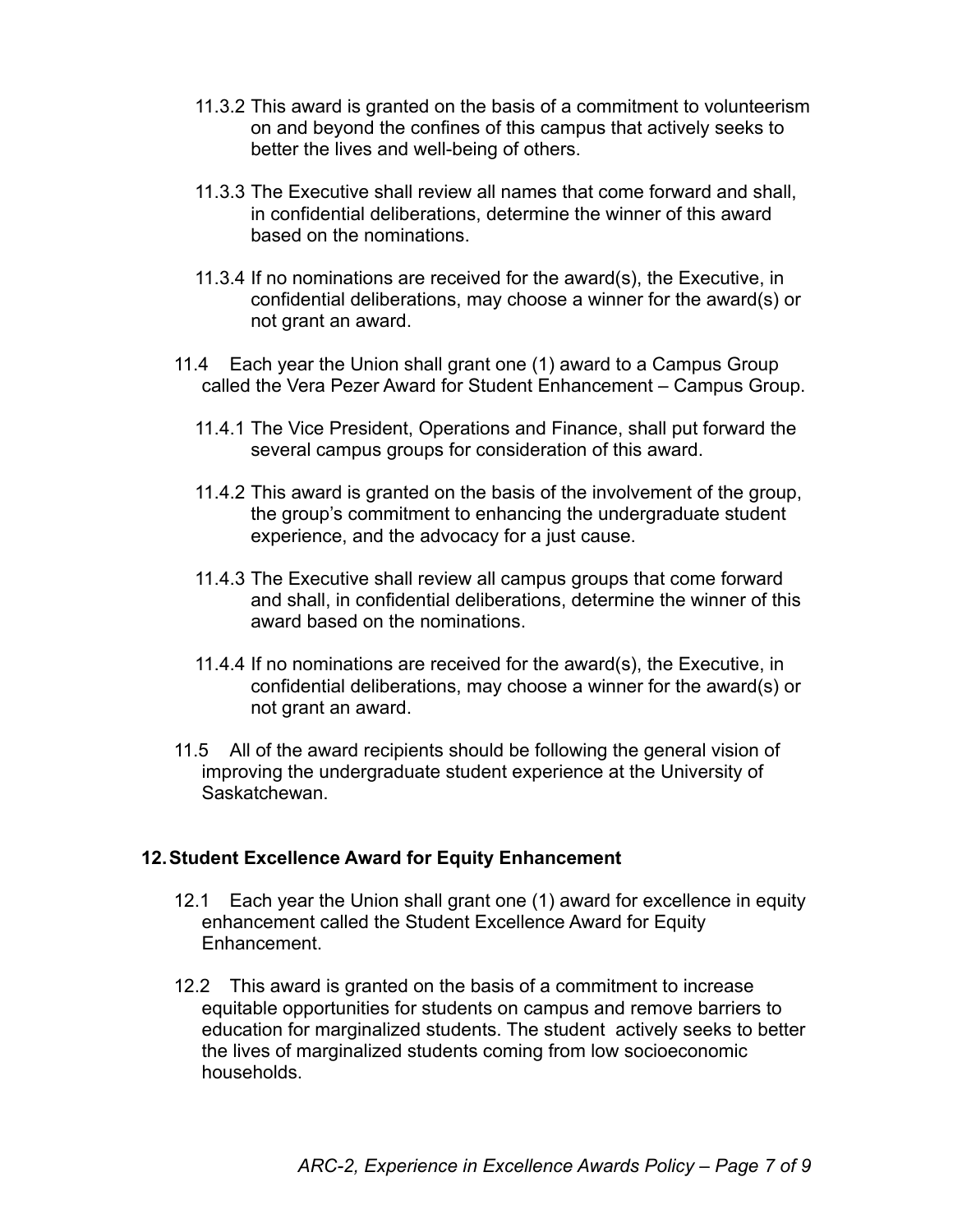- 12.3 The Executive shall review all nominations that come forward and shall, in confidential deliberations, determine the winner of the award only based on the nominations.
- 12.4 If no nominations are received for the award(s), the Executive, in confidential deliberations, may choose a winner for the award(s) or not grant an award.

### **13.Barb Yanko Outstanding Citizenship Award**

- 13.1 Each year the Union shall grant one (1) award for excellence in Leadership and Academics called the The Barb Yanko Outstanding Citizenship Award.
- 13.2 This award is granted on the basis of Leadership within the USask Community, Diligence within their studies, Community Involvement (volunteering within the USask and/or Saskatoon Community), Active contribution to the campus community and displaying Strong moral character, Integrity, Professionalism, Kindness, Gratitude.
- 13.3 The Executive shall review all nominations that come forward and shall, in confidential deliberations, determine the winner of the award based on the nominations.
- 13.4 If no nominations are received for the award(s), the Executive, in confidential deliberations, may choose a winner for the award(s) or not grant an award.

### **14.Experience in Excellence in Awards Ceremony**

- 14.1 The USSU shall organize an annual awards celebration called the Experience in Excellence Awards.
- 14.2 All of the Awards articulated in clauses 4 through 11 shall be presented at the Experience in Excellence Awards.
- 14.3 The Experience in Excellence Awards shall be a closed event with a limited number of attendees for each award recipient.